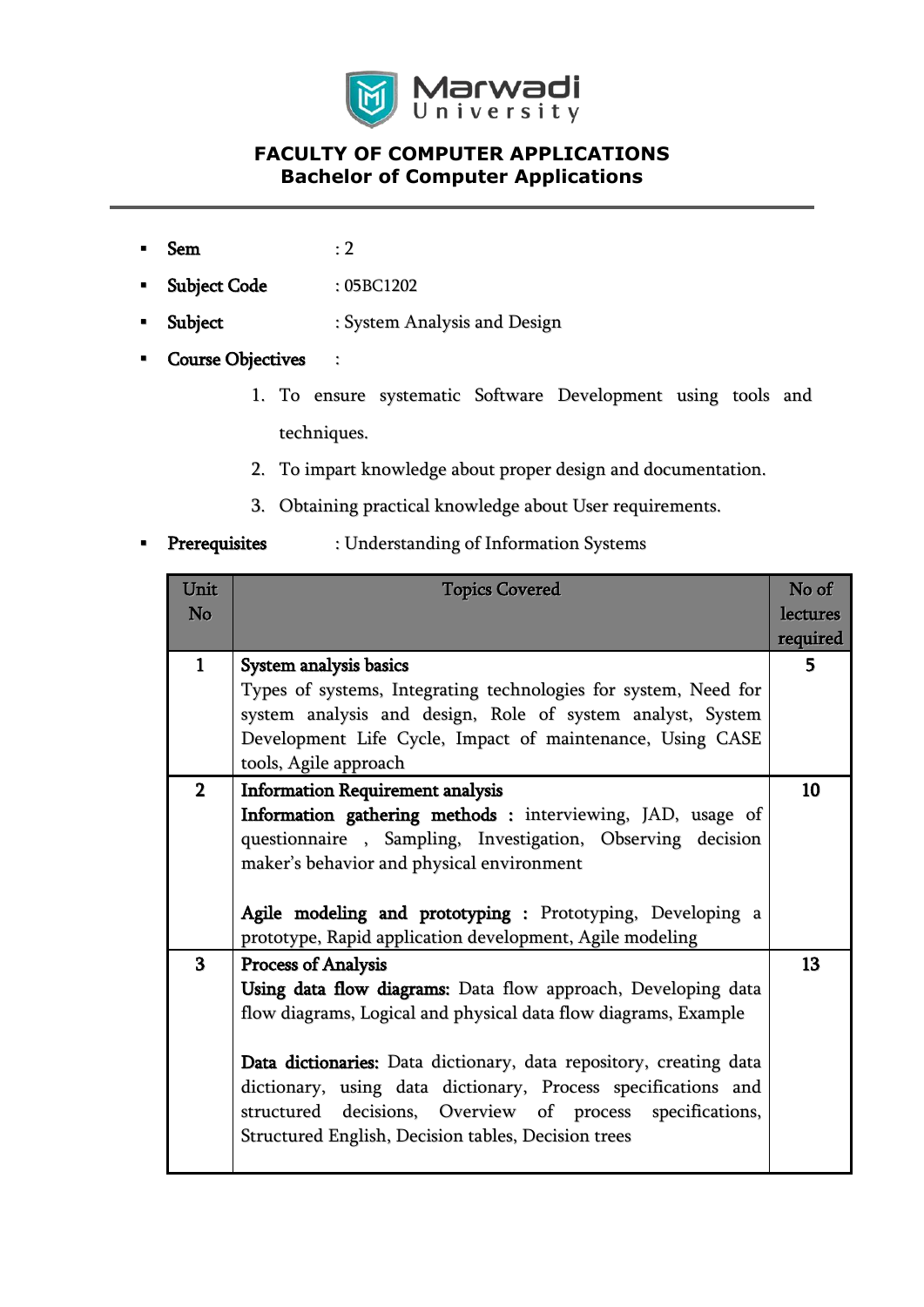

|   | ---- 175                                                                                                                                                                                                                   |    |
|---|----------------------------------------------------------------------------------------------------------------------------------------------------------------------------------------------------------------------------|----|
| 4 | Design of system                                                                                                                                                                                                           | 15 |
|   | Designing output: output design objectives, relating output content                                                                                                                                                        |    |
|   | to output method, realizing output bias effects, designing output                                                                                                                                                          |    |
|   | for displays, designing output for websites                                                                                                                                                                                |    |
|   | Designing input: Good form design, Good display and web forms                                                                                                                                                              |    |
|   | design, Intranet and internet page design                                                                                                                                                                                  |    |
|   | Designing database: Databases, data concepts, normalization,                                                                                                                                                               |    |
|   | guidelines for master file/database relation design,                                                                                                                                                                       |    |
|   | denormalization, data warehouse                                                                                                                                                                                            |    |
|   | Human Computer Interaction(HCI): Understanding HCI,<br>usability, Types of user interface, guidelines for dialog design,<br>feedback for users                                                                             |    |
| 5 | Quality assurance and implementation                                                                                                                                                                                       | 7  |
|   | Designing accurate data entry procedures: Effective coding,<br>effective and efficient data capture, Ensuring data quality through<br>input validation,                                                                    |    |
|   | assurance and implementation: TQM approach,<br><b>Quality</b><br>Documentation approach, Testing, maintenance and auditing,<br>Implementing distributed systems, Training users, Conversion to a<br>new system, evaluation |    |

#### Course Outcomes:

- 1. First outcome: Knowledge of steps in Software Development
- 2. Second outcome: Application of Information gathering methods.
- 3. Third outcome: Depiction of Analysis in terms of diagrams and tables.
- 4. Fourth outcome: Creating effective User Interface Design.
- 5. Fifth outcome: Ensuring Quality Assurance and effective implementation of system.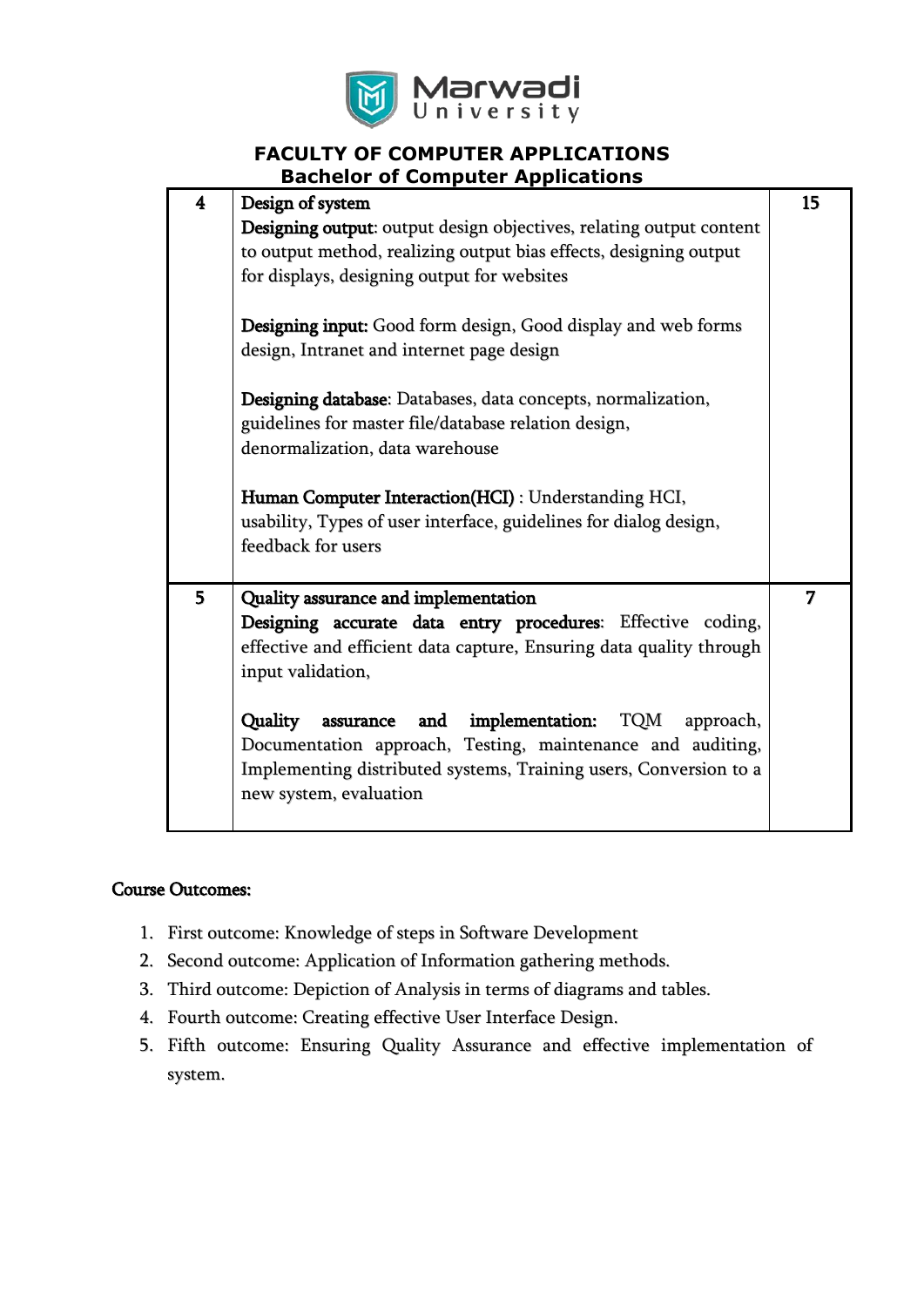

#### Text Book:

1.  $\,$  System Analysis and Design, Kenneth Kendall and Julie Kendall,  $\,$  Prentice Hall,  $8^{\rm th}$ Edition

#### Reference Books:

- 1. Modern System Analysis and Design, Joseph Valacich and Joey George, Pearson ,  $8<sup>th</sup>$  edition
- 2. Analysis and Design of Information Systems, James A Senn, TMH, 2nd edition
- 3. Workbook on System Analysis and Design, V.K Garg.
- 4. System Analysis and Design methods, Jeffrey [Whitten](https://www.amazon.com/s/ref=dp_byline_sr_book_1?ie=UTF8&text=Jeffrey+Whitten&search-alias=books&field-author=Jeffrey+Whitten&sort=relevancerank) and Lonnie [Bentley,](https://www.amazon.com/s/ref=dp_byline_sr_book_2?ie=UTF8&text=Lonnie+Bentley&search-alias=books&field-author=Lonnie+Bentley&sort=relevancerank)  $\rm{McGraw-Hill},$   $7^{\rm{th}}$  edition
- 5.  $\,$  Analysis and Design of Information systems, V. Rajaraman, PHI,  $3^{\rm rd}$  edition

#### Web References:

- 1. https://nptel.ac.in/courses/106108103/
- 2. https://www.tutorialspoint.com/system\_analysis\_and\_design/

#### Syllabus Coverage from text /reference book & web/app reference:

| Unit No | <b>Chapter Numbers</b>            |
|---------|-----------------------------------|
|         | Text Book, Chapter 1              |
|         | Text Book, Chapter 4,5,6          |
|         | Text Book, Chapter 7,8,9          |
|         | Text Book, Chapter 11, 12, 13, 14 |
|         | Text Book, Chapter 15,16          |